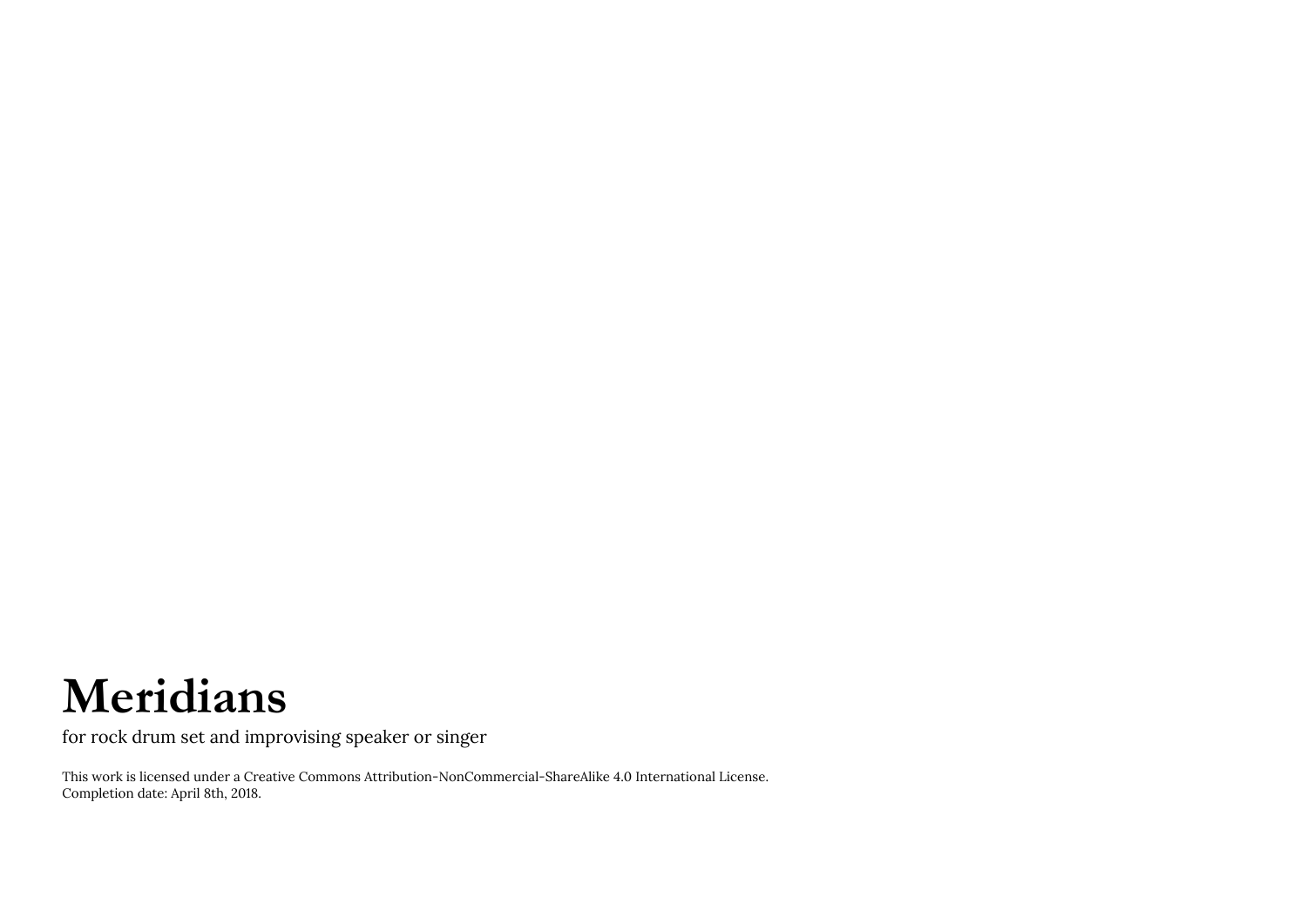This collection of small pieces functions essentially like a collection of drum loops such as those used by some electronic dance music producers. Performers select whichever drum pattern they want. During the performance the drummer keeps playing the selected pattern while the other performer, using whatever amplification and/or FX necessary, improvises a speech, a poem, or a song. Each performance should be at least a minute long.

The drum set part includes little in terms of dynamics or phrasing indications. These are largely left to the performer, although a general idea of whether the beat is loud or not is sometimes indicated in the beginning. The pattern may include slight dynamic changes from one repeat to another, or it may include none. Occasionally when several sounds are indicated as simultaneous, you may play them in a free arpeggio, even if it means shifting the pattern by a beat or more. Some patterns require improvisation (instructions which start with a plus sign), in others an option for improvisation is indicated. Ornaments, long fermatas, caesuras may be used, albeit sparingly, in any of the patterns.

Patterns notated as two or more repeated sections (for example, AABB) can be played in any sequence (for example AAAAAABBAABBBBABA). Once started, any section must be played through to its end. Patterns which feature two endings are to be looped with the first ending, while the second is to be used for the ending.

The other performer's part is an improvisation based on at least one practice session with the drummer. Spoken and sung parts may or may not synchronize their words and/or melodies to the beat. Any vocal techniques may be used, as well as percussive sounds, noises, and so on. For example, elements of beatboxing may be incorporated into the performance, provided that the sound system is set up so that the drums form an organic whole with the vocal part. To that end, and/or to enrich one's options during the performance, electronic effects such as delay or distortion may be employed. A looper is one of the more interesting options to explore.

Any number of pieces can be performed during a single program, and in any order. During the performance of any one piece there must be at least one noticeable period of time when the drummer is playing alone, the other performer being silent.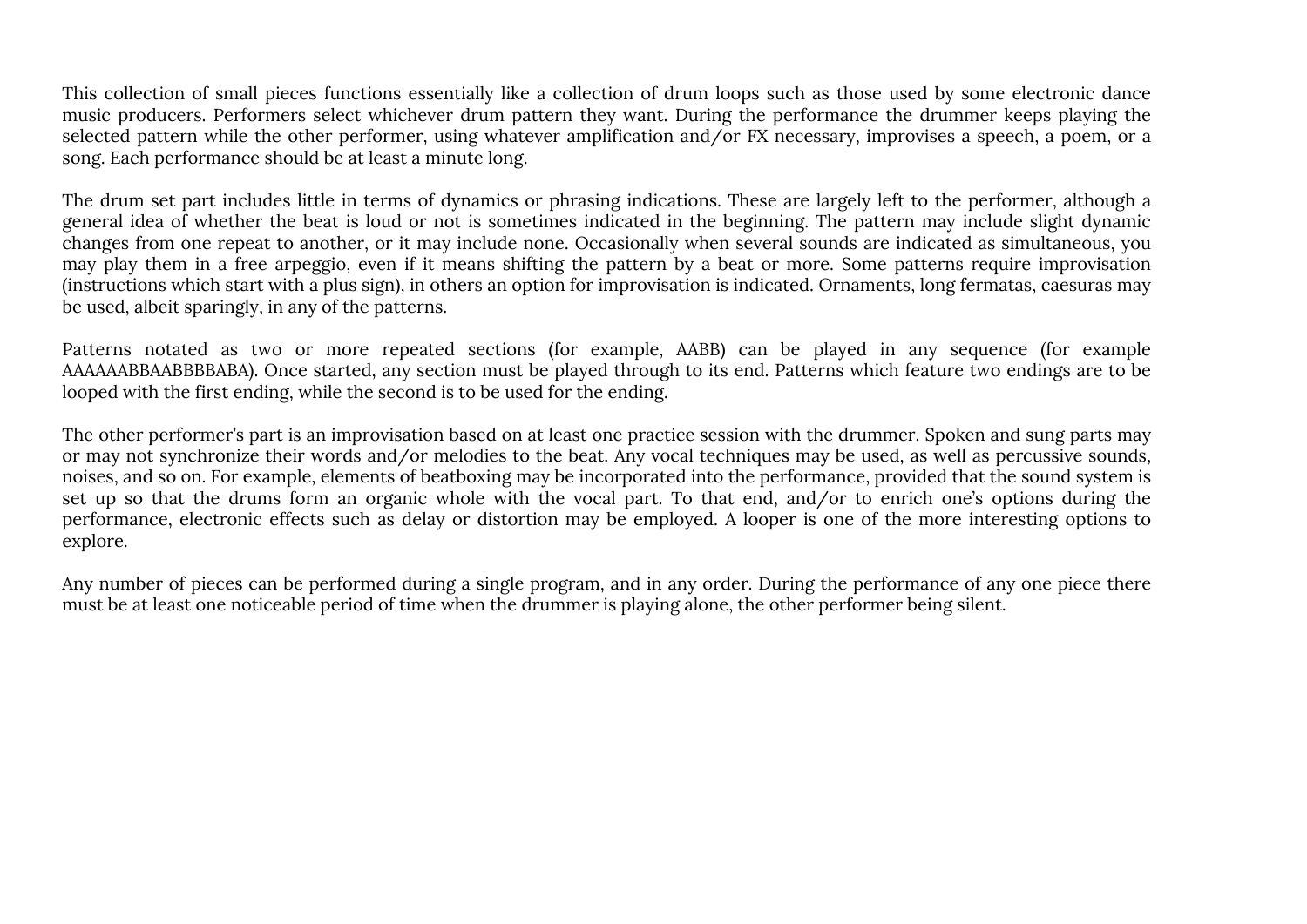

## Meridians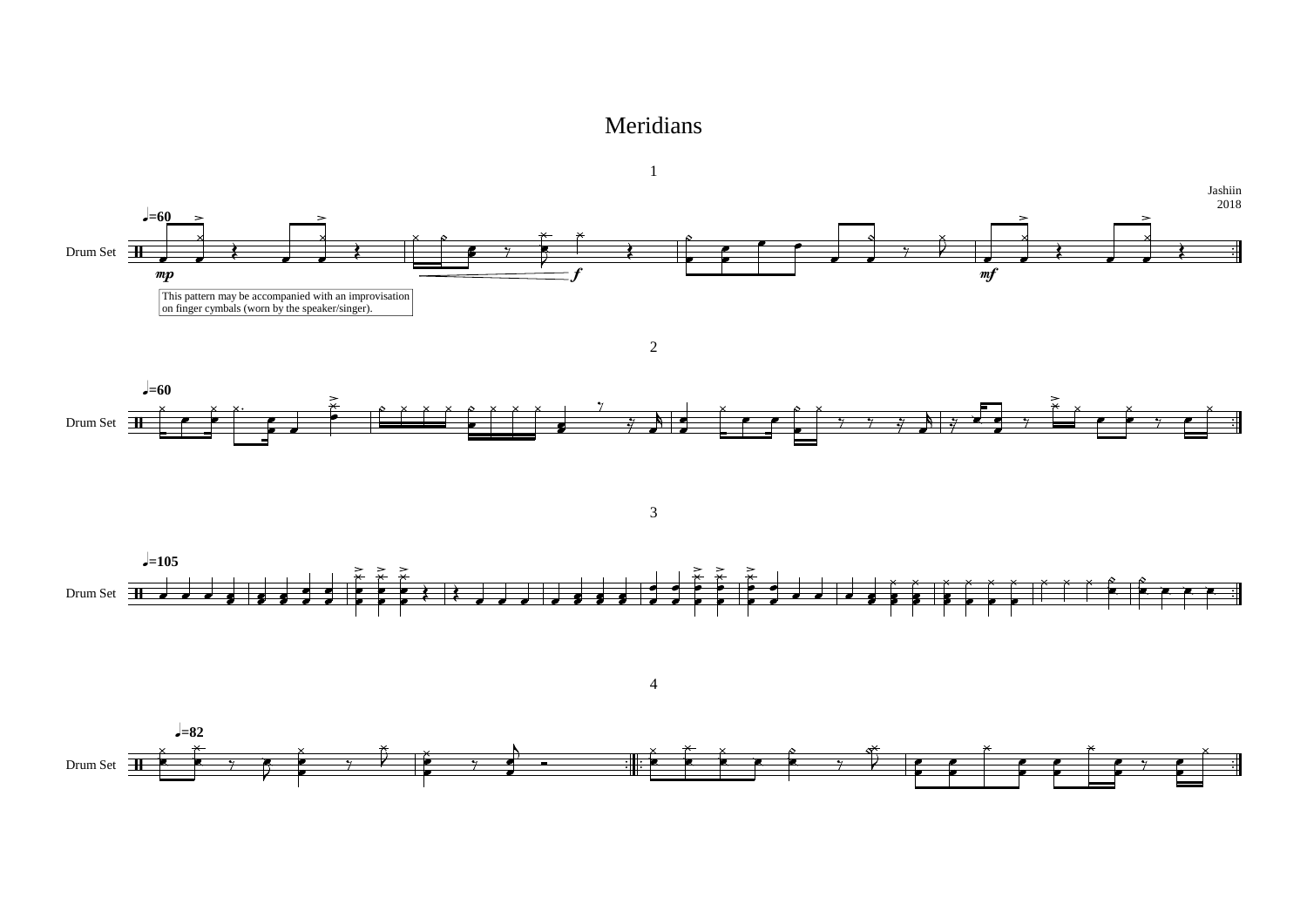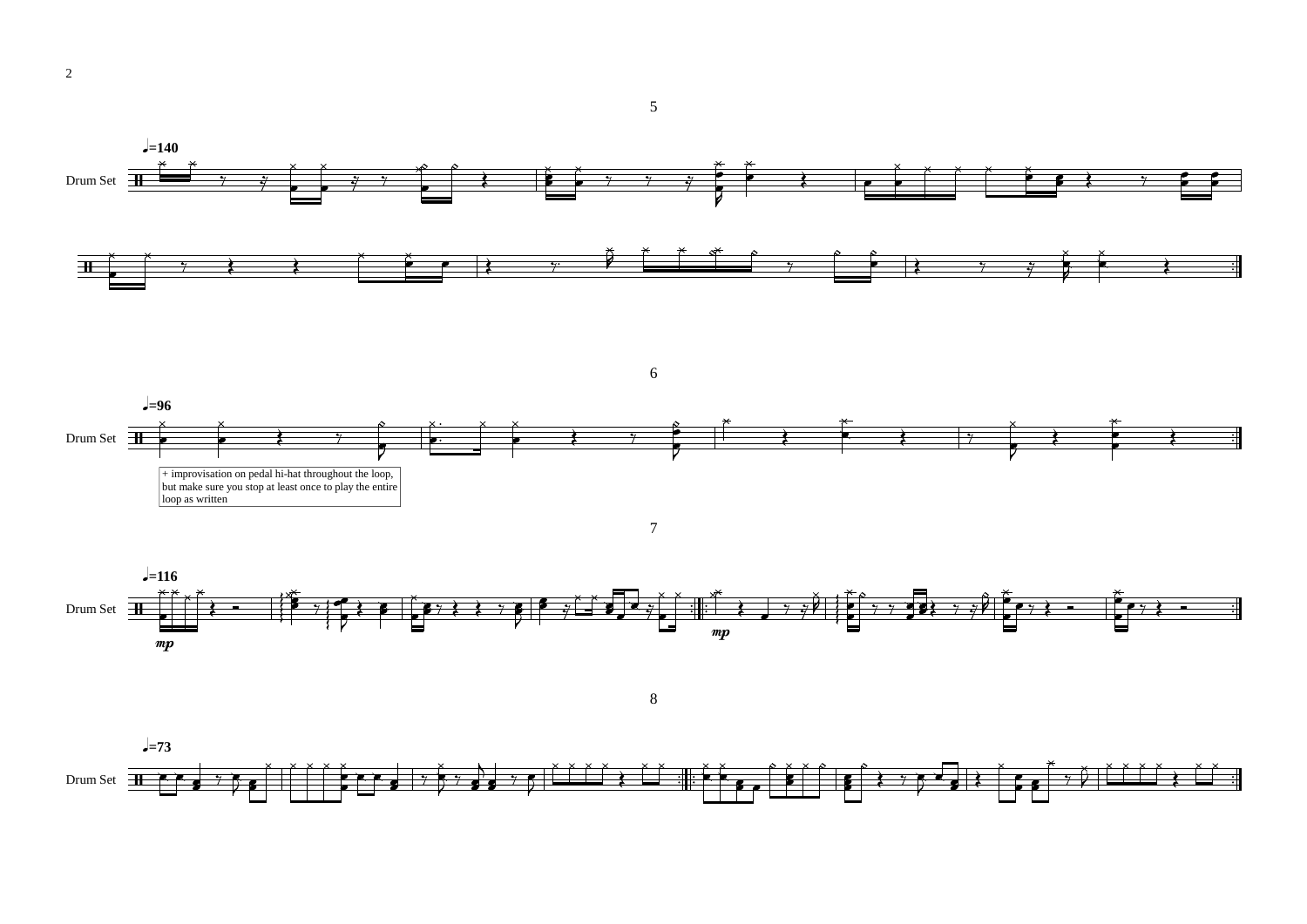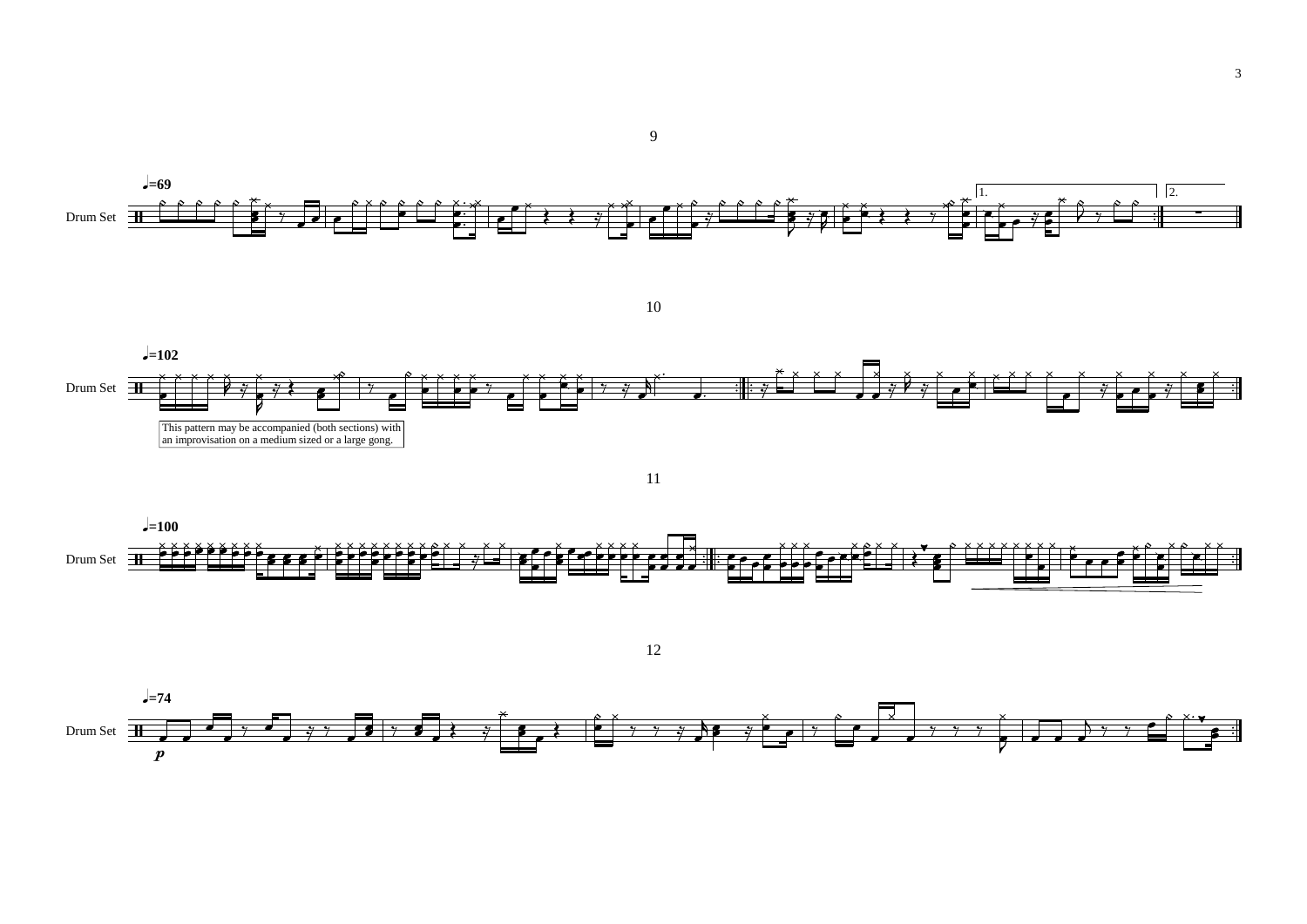